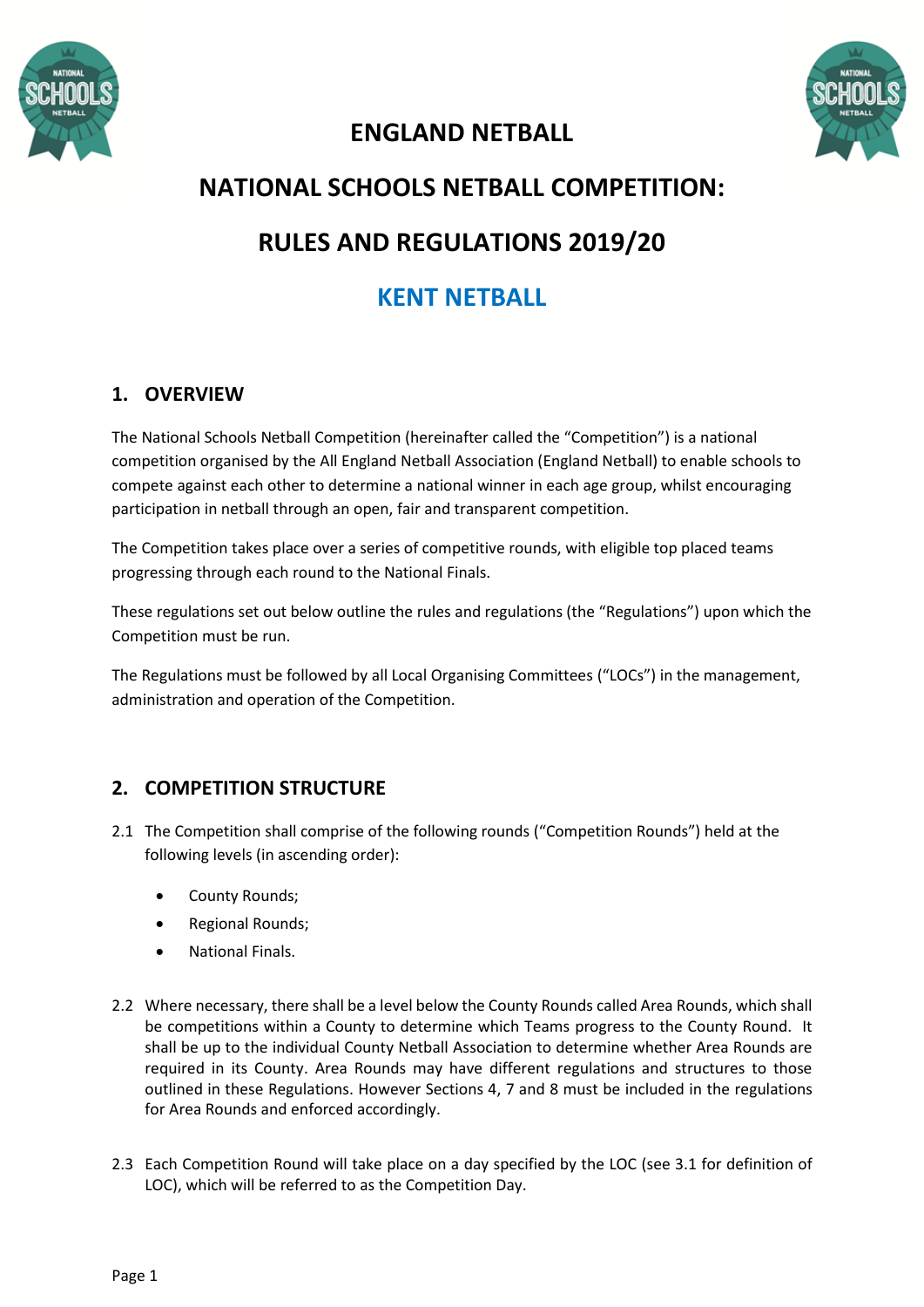



2.4 An overview of the Competition structure is set out in the diagram below:



- 2.5 The winners and runners up of each Competition Round shall progress to the next level, providing they meet (and continue to meet) the eligibility criteria outlined in Section 5. If a winner or runner up is ineligible, the next placed eligible team will progress to the next level. The scoring system for the competing Teams shall be as set out in Section 6.
- 2.6 The Competition is known as the England Netball National Schools Competition. The name shall be preceded by the name of such sponsor as England Netball may direct from time to time. The LOC may organise Competition Round sponsorship only with the agreement of England Netball.

# **3. COMPETITION ORGANISATION**

- 3.1 England Netball delegates the organisation and management of each Competition Round to the local netball association who shall appoint the LOC at that level**,** as follows:
	- **3.1.1 Area Round:** responsibility of the **County Netball Association**
	- **3.1.2 County Round:** responsibility of the **County Netball Association**
	- **3.1.3 Regional Round:** responsibility of the **Regional Netball Association**
	- **3.1.4 National Finals:** responsibility of **England Netball**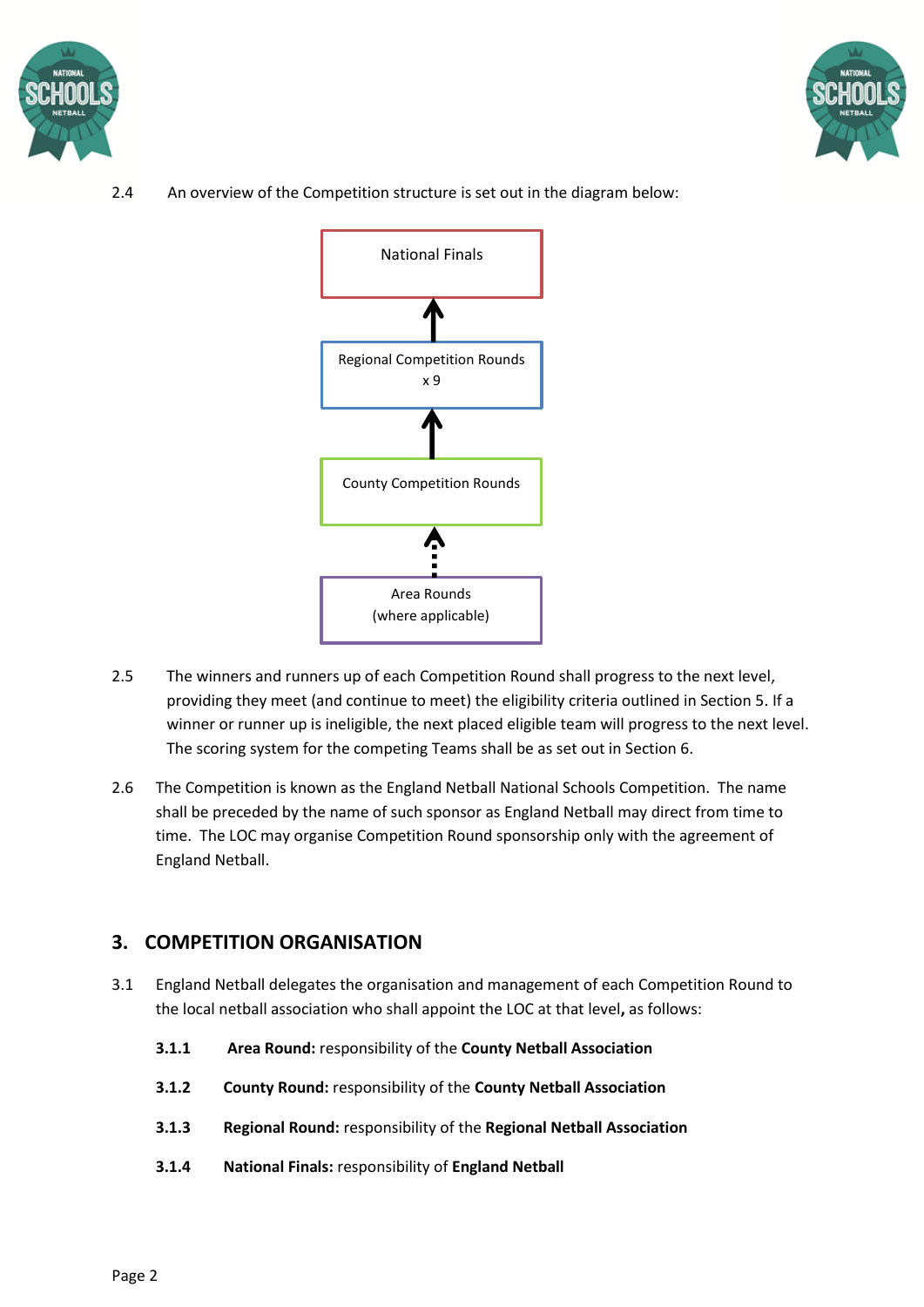

basis:

- The LOCs shall organise, manage and administer their Competition Round(s) on the following
- 3.2.1 The LOCs shall at all times abide by and comply with the Regulations set out in this document, except as provided for in 2.2 above;
- 3.2.2 Where a LOC has failed to ensure all Schools meet the eligibility criteria regarding Membership to England Netball as detailed in 5.1.2, England Netball will fine the responsible LOC at that level (3.1.1 and 3.1.2 County Netball Association, 3.1.3 Regional Netball Association) £200 per School that hasn't met the eligibility criteria and / or timescales. Such fines must be paid and received by England Netball by  $1<sup>st</sup>$ June 2019.
- 3.2.3 The LOCs shall be solely responsible and liable for the Competition Rounds managed and operated by them, as autonomous organisations independent from England Netball. England Netball shall not be responsible or liable for any claim in respect of any Competition Round except the National Finals.
- 3.3 The Area/County Competition Round will be contested between as many Teams as shall be determined by the applicable LOC.
- 3.4 Prior to the start of the Competition Round, the LOCs shall announce the following:
	- 3.4.1 the Competition Referee; and
	- 3.4.2 the person appointed to receive appeals of the decisions of Competition Referee, as outlined in Section 8.

## **4. COMPETITION REFEREE**

- 4.1 As set out above, a Competition Referee will be appointed by the relevant LOC for each Competition Round.
- 4.2 The Competition Referee will have all necessary authority and jurisdiction to make decisions on any matters arising during the Competition Day including, but not limited to:
	- 4.2.1 altering or amending the playing schedule as necessary;

4.2.2 determining if there has been a breach of the Regulations and imposing an appropriate sanction (including but not limited to disqualification of any individual, Player or Team);

4.2.3 maintaining, and being responsible for, a confidential Competition Referee Log Book where appropriate;

4.2.4 enforcing the decision by any medical advisor, including but not limited to England Netball's appointed doctor or physiotherapist, regarding the participation of a player and whether they are able to;

a) Start the match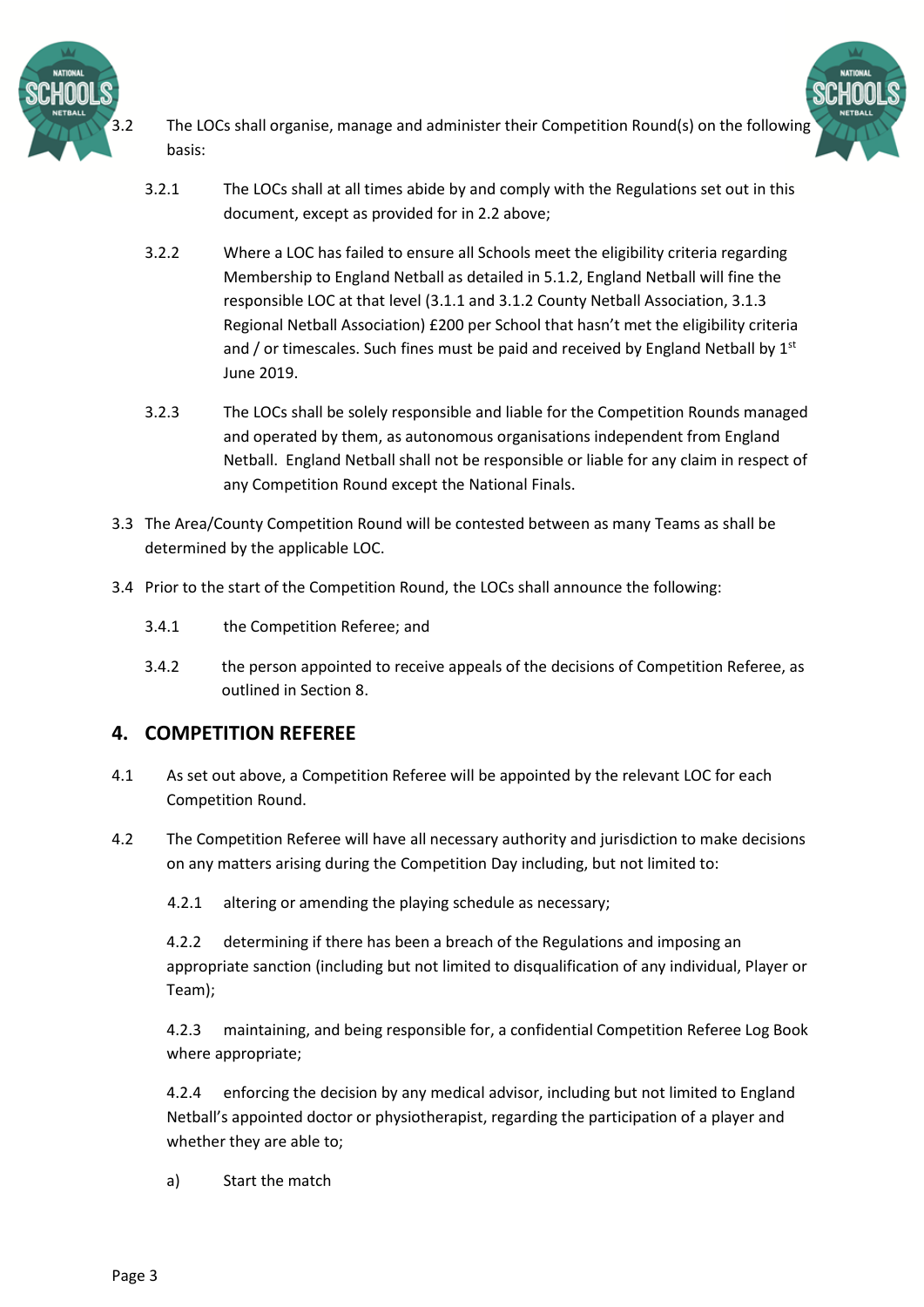



#### b) Continue to play

Or

4.2.5 adjudicating instances of unsportsmanlike behaviour or behaviour that brings the sport into disrepute, including but not limited to instances of Teams predetermining, or attempting to predetermine, the outcome of a Match and/or Competition Round;

4.2.6 determining the result and score should any Match not be concluded due to any unforeseen circumstance;

- 4.2.7 altering the length of the Matches pursuant to 6.5.2;
- 4.2.8 determining any matter not covered specifically within the Regulations.
- 4.3 The Competition Referee may call upon, or delegate to, additional persons to assist with the Competition or consult with other persons prior to making any decision. However the final decision and accountability for the decision will rest with the Competition Referee.
- 4.4 If a Player is suspended from a Match, or ordered to leave the court and take no further part in the Match, that Player and a Team Official, normally the Coach, will be required to attend a hearing before the Competition Referee immediately after the end of the Match. After the hearing the Competition Referee will decide what action should be taken.

# **5. PRE-COMPETITION MANAGEMENT AND ADMINISTRATION**

## **5.1 School Entry and Eligibility**

- 5.1.1 Participation in the Competition for any School shall be determined by the LOC in which that School is geographically based.
- 5.1.2 To be eligible for the Competition each School must be a Member of England Netball within the timeframe set out in the Regulations. The appropriate Membership Fee must be received by England Netball Head Office Membership Services not less than four (4) days before the Competition Day for the relevant round.
- 5.1.3 Once a School has taken to the court in any Competition Round, they are deemed to be eligible to participate in that stage of the Competition. However, if a School has not paid the Membership Fee to England Netball in accordance with 5.1.2 but has taken to the court, they will be fined £100. This fine will be imposed by England Netball's Competition and Events Delivery Manager and will be payable in addition to the Membership Fee. The fine must be paid not less than four (4) days before the Competition Day for the relevant next round or by  $1<sup>st</sup>$  June, whichever is closest to the date the fine is imposed.
- 5.1.4 Each School shall be entitled to enter only one Team per Age Group. The Age Groups are as follows: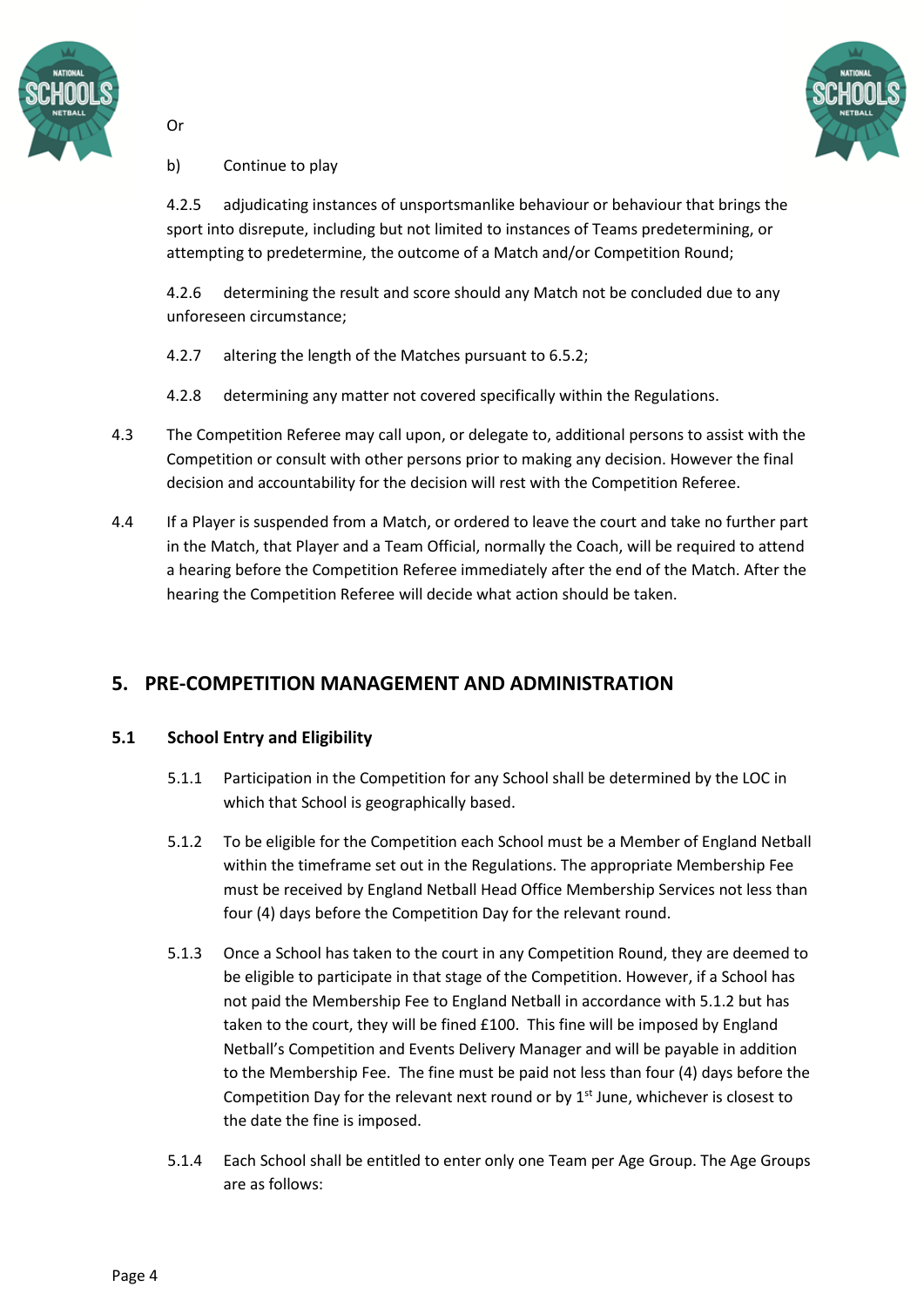

Under 14s;

Under 16s;



Under 19s.

- 5.1.5 By entering a Team in the Competition, the Schools agree that:
	- a) they are able and willing to fulfil the costs and commitments of participation in the Competition;
	- b) they will fulfil their obligations and responsibilities set out in these Regulations;
	- c) they are bound by the Competition Regulations; and
	- d) they are bound by all of the rules, policies, regulations and by-laws of England Netball, including the England Netball Disciplinary Rules and Regulations, which may from time to time be in force.

## *Kent Netball also hosts U13 & U12 competitions adhering to these rules but not part of the National Schools competition.*

- 5.1.6 If there is any dispute between the LOC and a School over entry and eligibility, England Netball's Competition and Events Delivery Manager, or their delegated nominee at England Netball's Head Office, must be contacted prior to the Competition Day.
	- 5.1.6.1 England Netball's Competition and Events Delivery Manager, or their delegated nominee will determine eligibility in this instance.

## **5.2 Player eligibility**

- 5.2.1 In order to compete in the Competition, all Players must be in Full Time Education and be registered with the School they are representing on the Competition Day.
- 5.2.2 Should a Player leave a School on a Friday, she is considered to be a registered member of that School only until 6 am on the first Monday immediately following the Friday she left, that is to say, she may participate as a Player for the School over the weekend immediately following her departure.
- 5.2.3 Should a Player re-register with another School she will become eligible to represent that School from the date of her registration and will not be considered to have played for any other Team in the Competition.
- 5.2.4 The age range for each Age Group is as follows:
	- a) U14: All Players must be over eleven (11) years of age and under fourteen (14) years of age;
	- b) U16: All Players must be over fourteen (14) years of age and under sixteen (16) years of age;
	- c) U19**:** All Players must be over fourteen (14) years of age and under nineteen (19) years of age.

#### *Kent Netball competitions*

d) *U13: All Players must be over eleven (11) years of age and under thirteen (13) years of age.*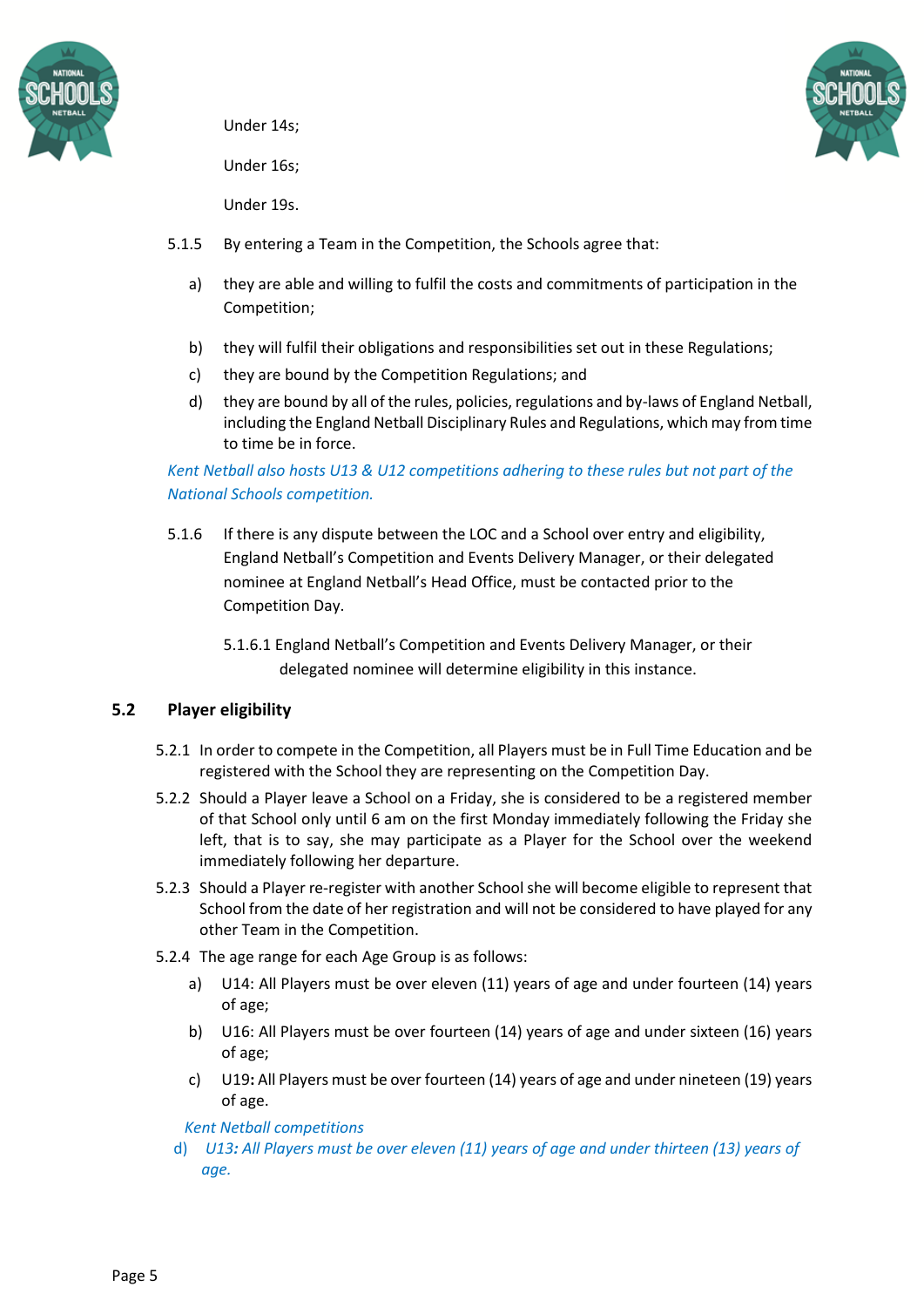

e) *U12: All Players must be over eleven (11) years of age and under twelve (12) years of age;* 



- 5.2.5 All Players must play within their Age Group as at 11:59 pm on 31<sup>st</sup> August immediately prior to the Competition unless they have completed the Age Banding Consent Form and submitted it to the LOC with the Squad Registration Sheet.
- 5.2.6 During all stages of the Competition, Team Managers must at all times carry proof of age for all Players and a copy of Age Banding Consent Forms applicable to Players listed on the Squad Registration Sheet.
- 5.2.7 Proof of age comprises of one or more of the following:
	- a) Copy of birth certificate;
	- b) Copy of passport;
	- c) Copy of medical card;
	- d) Letter of confirmation signed by the School's Head Teacher
- 5.2.8 England Netball recommends that individuals (player, coach, umpire) if pregnant should only participate with approval from their doctor and in accordance with any guidelines issued by itself.

The England Netball Personal Accident insurance cover excludes any loss or expense due to pregnancy, childbirth, miscarriage or any consequence thereof. If, for example, a member who is pregnant is involved in an accident not related to the pregnancy, subject to the conditions of the policy, the relevant benefits would be payable. However, if any situation (such as hospitalisation) was prolonged as a direct result of pregnancy, pregnancy complications or even early childbirth, then this portion of any claim is not covered**.**

#### **5.3 Registration of Squads**

- 5.3.1 Participating Schools must complete a Squad Registration Sheet for each participating Squad. Each School may declare up to twelve (12) Players on the Registration Sheet, from which a Team will be selected.
- 5.3.2 A Player may only play in one (1) Age Group, and that will be the Age Group for which she is first named on a Squad Registration Sheet, and throughout all the Competition Rounds (that is, Area, County, Regional and National), unless otherwise provided for within these Regulations.
- 5.3.3 Teams may only be selected from those Players whose names appear on the Squad Registration Sheet held by the relevant LOC.
- 5.3.4 The Squad Registration Sheet must be completed fully for each Player and lodged with the relevant LOC prior to the commencement of the relevant Competition Round. Any changes or additions to the Squad Registration Sheet must be lodged with the relevant LOC, prior to the start of each Competition Round.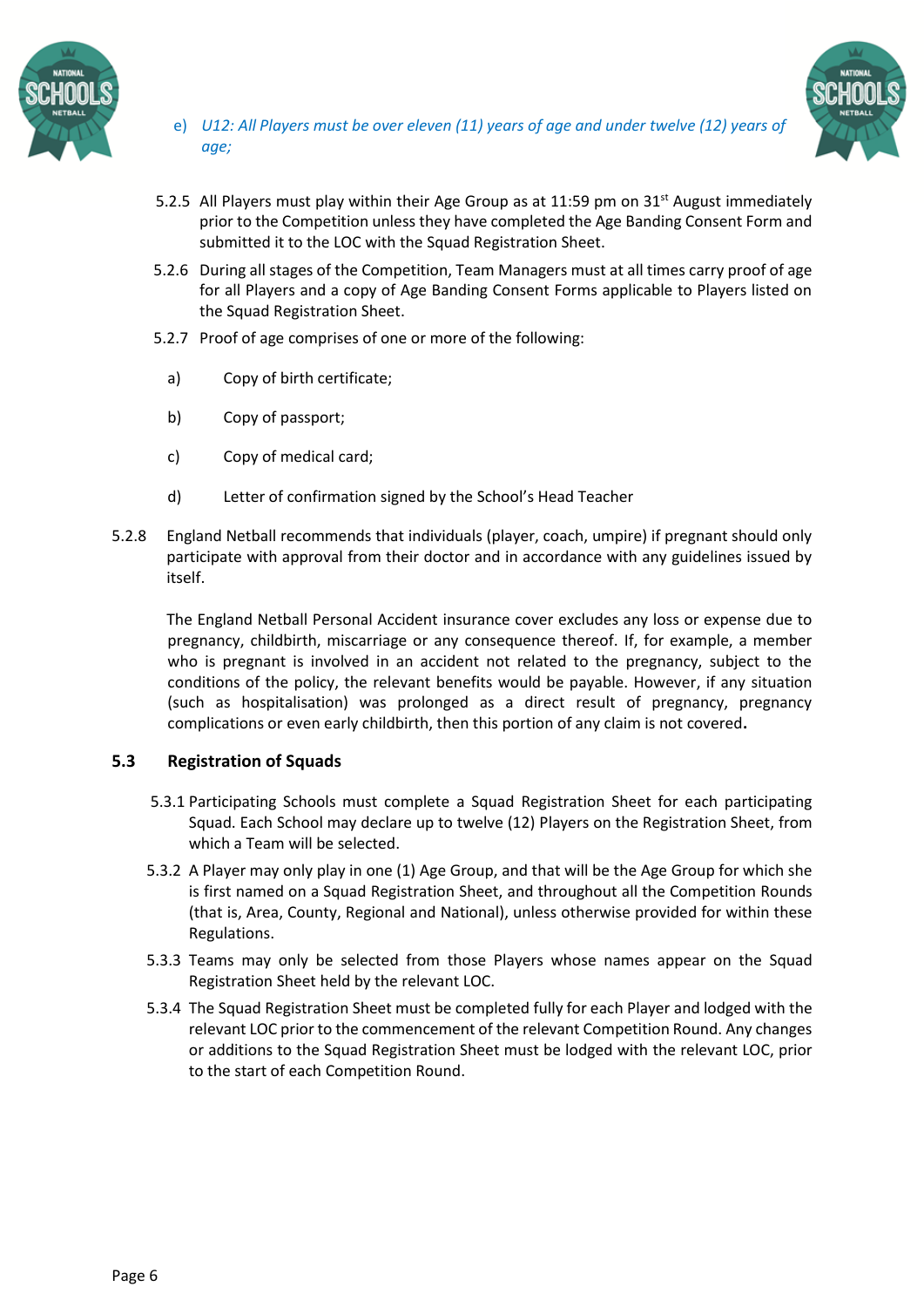



- 5.3.5 Squad Registration Sheets will be made available on the Competition Day for the Team Manager to sign and return to the Competition Referee during the Registration Period.
- 5.3.6 No changes may be made to the Squad Registration Sheet once the Team Manager has signed it during the Registration Period of the Competition Day, even if the Registration Period has not closed.

#### **5.4 Competition Venues**

- 5.4.1 The relevant LOC is responsible for all arrangements with the venue.
- 5.4.2 Matches will be played wherever possible on a court with adequate surrounds and playing surface and with ancillary facilities for Players, including changing and showering facilities for Teams and Officials, unless otherwise agreed by the relevant LOC. Where any such facilities are not available, this will be communicated to all Officials and Teams before the Competition Day.
- 5.4.3 It is the sole responsibility of the relevant LOC to conduct a risk assessment in relation to any proposed venues and England Netball will not be responsible or liable for the suitability of the venues except for the National Finals.
- 5.4.4 The relevant LOC is responsible for informing all Players, Umpires, Teams, Officials, Coaches and Team Officials of the provision of first aid cover available, and of any requirements for Teams within this, and of procedures in place in respect of first aid cover.

#### **5.5 Competition Scheduling**

- 5.5.1 Every effort will be made to play all Matches in accordance with the schedule published by the LOC. Changes to the schedule can only be made by the relevant LOC or its Competition Referee.
- 5.5.2 The relevant LOC must provide the Teams and the Umpires with confirmation in writing of the following information ten (10) days prior to the date of the Competition Round:
	- a) the date;
	- b) the start time;
	- c) venue details and travel directions (including postcode).
- 5.5.3 An LOC may only postpone or cancel a Competition Day due to extreme and unforeseen circumstances. Examples of unforeseen circumstances include, but are not limited to inclement weather such as flooding, heaving rainfall, snowfall, storms, and other circumstances which would make participation dangerous. Injuries or delays incurred by Teams do not qualify as unforeseen circumstances. The LOC will not be responsible for any costs incurred by the Teams as a result of a postponement or cancellation of the Competition Day due to extreme and unforeseen circumstances.
- 5.5.4 If a Competition Round is postponed or cancelled, it is the responsibility of the relevant LOC to ensure that the Teams and Umpires are informed immediately the postponement or cancellation is known.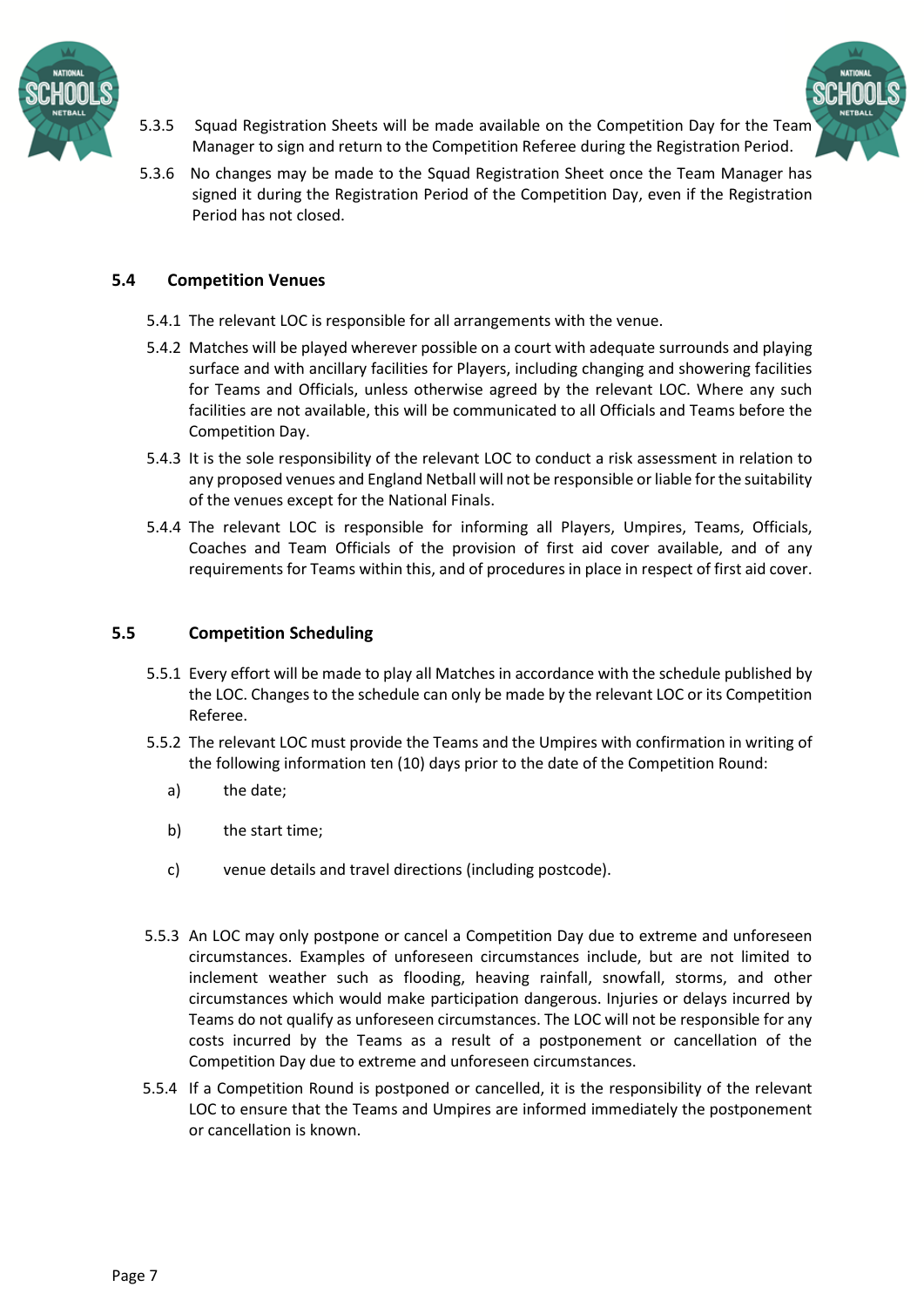



- 5.5.5 Any postponed or cancelled Competition Round must be played before the next scheduled Competition Round unless otherwise agreed by England Netball or the relevant LOC. The primary responsibility for rescheduling such fixtures shall rest with the relevant LOC.
- 5.5.6 Schools will be responsible for the organisation and costs of their own travel, and should allow sufficient travelling time to cover any unexpected delays.

# **6. PLAYING AND COMPETITION**

## **6.1 Match Rules and Format**

- 6.1.1 All Matches shall be played in accordance with the International Netball Federation Rules of the Game and England Netballs Domestic Rules Guidance [\(https://www.englandnetball.co.uk/app/uploads/2016/08/Domestic-Rules-Guidance-](https://www.englandnetball.co.uk/app/uploads/2016/08/Domestic-Rules-Guidance-Final-1.pdf)[Final-1.pdf\)](https://www.englandnetball.co.uk/app/uploads/2016/08/Domestic-Rules-Guidance-Final-1.pdf) currently in force at the time of the relevant Match, except where specifically stated in these Regulations.
- 6.1.2 All Competition Rounds shall be played in a format as decided by the relevant LOC.

## **6.2 Match and Technical Officials**

6.2.1 Officials shall be provided for each Match in the Competition, as follows:

## **Technical Official (Scorer)**

- 6.2.2 It is the responsibility of each Team to provide a competent Scorer. This person can be an Umpire, Technical Official or a person with working knowledge of scoring.
- 6.2.3 The two (2) Scorers from the Teams shall constitute the Officials Bench.
- 6.2.4 All Teams are required to utilise the Official Scorecard supplied by the relevant LOC.

## **Match Officials (Umpires)**

- 6.2.5 It is the responsibility of the relevant LOC to allocate Umpires for the Competition and to notify the Teams of their appointment in advance of the Matches.
- 6.2.6 Umpires must hold a current Netball Europe Award at Level C or above.
	- o Kent Netball allocates the responsibility for provision of umpires to the participating schools in its qualifying rounds. Umpires should be competent, but not necessarily qualified.
	- o Kent Netball will allocate umpires to the Finals competition where umpires must hold the Into Officiating Award or above.
- 6.2.7 For the National Finals, Umpires will be appointed by England Netball and will hold a current Netball Europe Award at Level B or above, or its equivalent.
- 6.2.8 Teams may be asked to contribute to the Umpires' travel expenses. The amount of the payment towards Umpires' travel expenses shall be determined by the relevant LOC.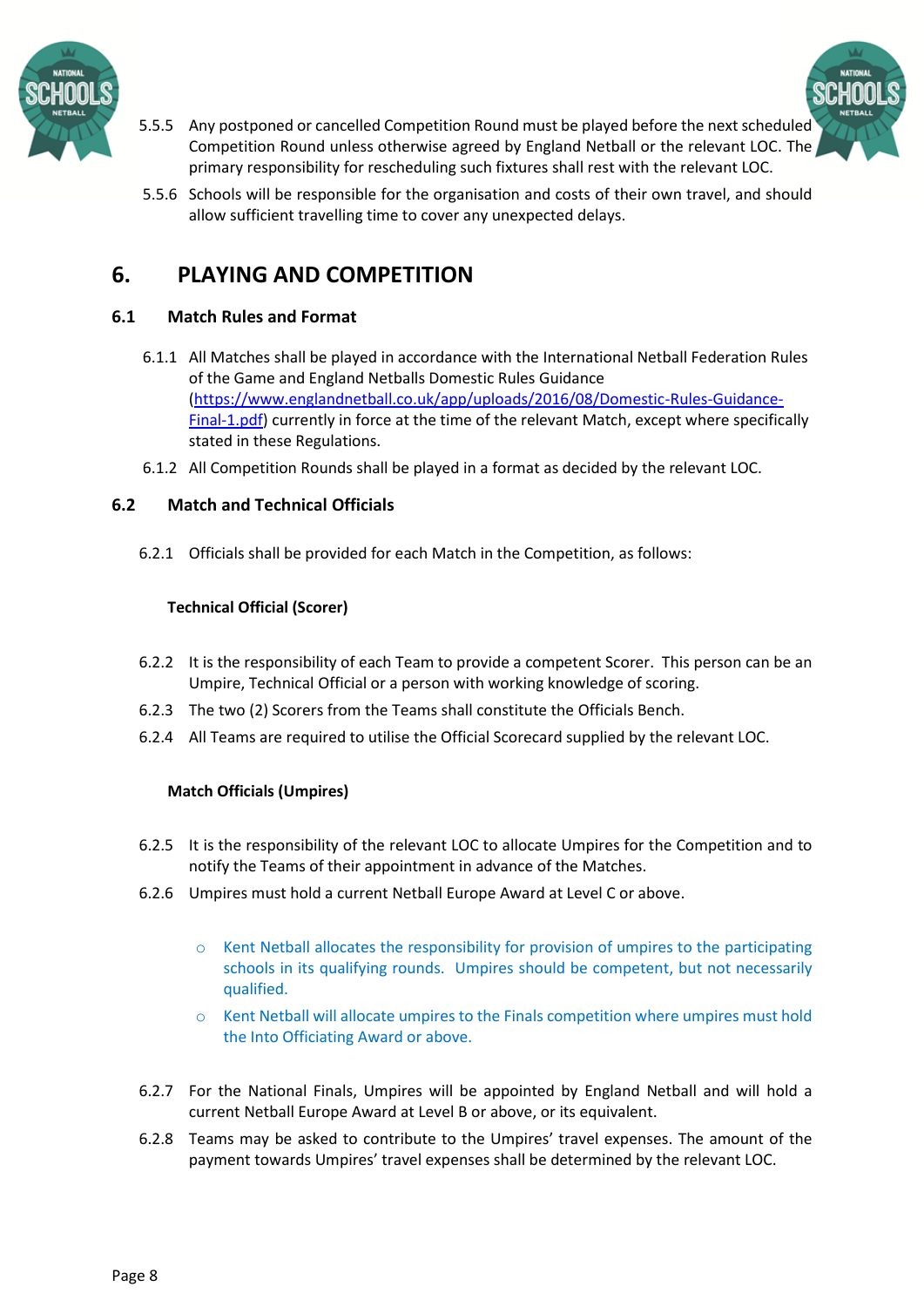

- 6.2.9 In the event that an Umpire fails to arrive, or is injured or taken ill during a match, the following procedure will be applied:
	- a) The relevant LOC or, in the case of the National Finals, England Netball must be informed immediately;
	- b) If another Umpire of the appropriate minimum standard is available then she/he will umpire the Match; and
	- c) Failing that, the next best-qualified Umpire should be used.
- 6.2.10 The relevant LOC may appoint Court Managers from their database of support workforce to supervise and support the Umpires allocated to their courts.

#### **6.3 Team Officials**

- 6.3.1 The Team Officials are the Coach, Team Manager and up to three (3) other personnel, at least one (1) of whom must be a Primary Care Person and must hold an appropriate first aid qualification. Teams must provide evidence of the relevant qualification for their Primary Care Person alongside the Squad Registration Form. Any team with a Primary Care Person who is not a qualified physiotherapist will be required to take guidance from the Competition Medic / Competition Physiotherapist on any injuries or illnesses during the Competition Round.
- 6.3.2 The Team Officials and up to five (5) Players not on court shall constitute the Team Bench.
- 6.3.3 The Team Bench will be situated in the area at the Team's defending end at the start of the Match to the right of the netball posts. The Team Bench does not change ends at half time.
- 6.3.4 The Team Officials and Players on the Team Bench may not move up and down the side lines or along the goal lines outside the court during play.
- 6.3.5 Coaching is only permitted from the Team Bench.

#### **6.4 Kit and equipment**

- 6.4.1 Each Team must provide a size five (5) netball, which must be clearly marked for identification purposes. For the National Finals a ball will be provided by England Netball and must be used for all matches.
- 6.4.2 All Players must wear positional bibs and Teams must have a spare set in a different colour in case of a clash of colours.
- 6.4.3 In the event of a clash of colours, a toss of a coin between the two captains will decide which Team retains its original colours.
- 6.4.4 Spare kit must be provided by each team and be readily available during a match, for example, to replace blood-stained clothing.

#### **6.5 Match timings**

 6.5.1 It will be the responsibility of the LOC to provide a minimum of one (1) timekeeper, who will be responsible for timing all Matches centrally. The timekeeper should have a working knowledge of the International Netball Federation Rules which are current at the time of the Competition.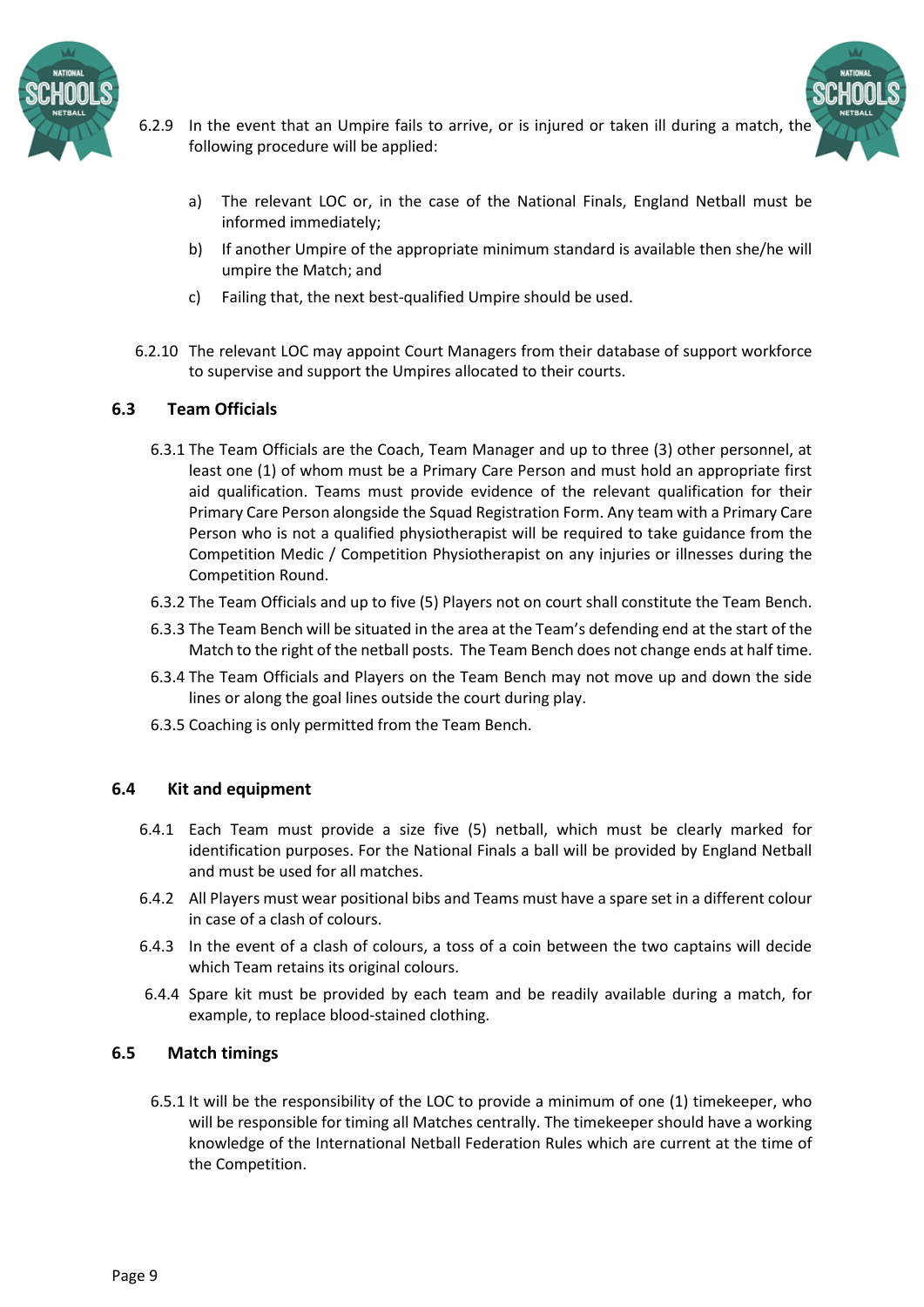



- 6.5.2 Central timing, normally sounded by a hooter, will be used, but Matches will start and finish on the Umpire's whistle. Matches will where possible lastseven (7) minutes each way, with one (1) minute at half time and two (2) minutes between rounds.
- 6.5.3 Central timers will commence timing when the Match is started by the hooter.
- 6.5.4 The Central Timer will signal the end of each half (either by hooter or electronic Umpire device) to the Umpire, whose whistle shall end each half.
- 6.5.5 Play will be stopped when instructed by the Umpire who shall blow the whistle to stop play. To restart play the Umpire shall signal and blow the whistle for play to be resumed.
- 6.5.6 The hooter will sound at the beginning and end of an interval.
- 6.5.7 A two (2) minute warning will be given before the first Match is due to commence and then thirty (30) seconds prior to the start of each subsequent Match.
- 6.5.8 Match Officials must ensure that:
	- a) Before the start of each Match the Captains have tossed for centre pass;
	- b) All Teams are on court, in position and ready to play, at the scheduled time in accordance with the playing schedule and the central timer;
	- c) No Team starts a Match with less than five (5) Players.
- 6.5.9 Any Team not on court as detailed in accordance with 6.5.8 a) to c) above will concede the Match. Zero (0) points will be awarded to the Team conceding the Match and match points for a win (5) will be awarded to the Team on court, in position and ready to play at the correct time. The Umpires must record on the Score Card the name and arrival time of the Team that arrived late.

## **6.6 Substitutes and Team Changes**

- 6.6.1 During the half time interval, substitutions/Team changes may be made by both Teams providing they take place immediately.
- 6.6.2 During play within a game, only injured or ill Players may be substituted due to the short games. No other changes can be made at this time by either side.
- 6.6.3 No extra time will be allowed for injury or illness.

## **6.7 Injuries and accidents**

- 6.7.1 Play may be stopped if the Umpire deems it necessary due to the injury or illness of a Player.
- 6.7.2 Team Officials are required to take great care in moving an injured player or ill player from the court.
- 6.7.3 Should the Primary Care Person feel that an injury is critical (e.g., head, neck or back) and that the injured Player should not be moved without assistance from the Competition Medical Staff, the Match Officials should note the time lost during treatment and report it to the Competition Referees who will adjudicate.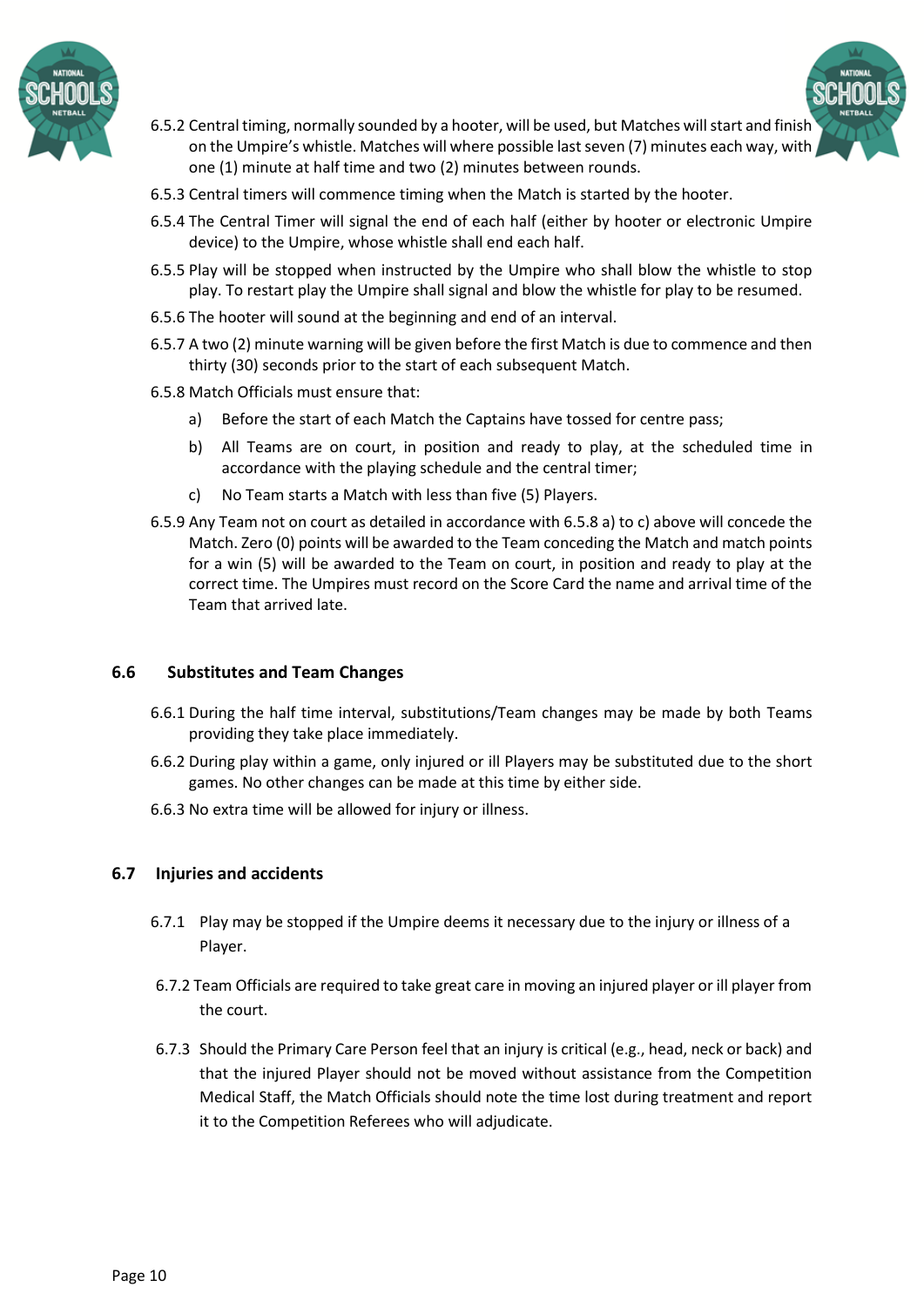

- 6.7.4 The appointed Competition Medic and /or Competition Physiotherapist has the authority to determine the participation of a player based on injury and / or illness and will refer this decision to the Competition Referee.
- 6.7.5 For all accidents or injuries on or off the court at the Competition, where any Player, Team Official, Umpire, Bench Official, spectator, Volunteer, Staff Member or any other individual connected to the Competition Day is injured, the Competition Referee must complete an England Netball Accident Report Form and return it to the relevant LOC. A copy must also be sent to Membership Services at England Netball for internal records. In addition, the relevant LOC must ensure the accident reporting procedure as detailed at <http://www.englandnetball.co.uk/competitions> is followed in full. This procedure should be followed for all injuries and accidents, regardless of whether or not medical treatment is given.
- 6.7.6 In the event that a Match is abandoned for any reason, for example, because of serious injury, the result of that Match will be determined by the Competition Referee, having regard to the score at the time at which play was suspended.

#### **6.8 Scoring**

- 6.8.1 The Competition tables will be compiled on the basis of the points awarded to each Team.
- 6.8.2 Teams will be awarded points as follows:
	- a) Five (5) points for a win;
	- b) Three (3) points for a draw;
	- c) One (1) point for a loss in which the Team scores more than 50% of the winning Team's score;

d) Zero (0) points for a loss in which the Team scores 50% or less of the winning Team's score.

6.8.3 Where two teams are level on points in the table:

- a) Goal Average shall be used to determine the positions of the Teams which finish on equal points, i.e., the Team with the higher Goal Average over the course of the Competition Round shall take precedence;
- b) In the event that Goal Average does not differentiate between the Teams which finish on equal points, then Goal Difference shall be applied, i.e., precedence shall be given to the Team with the greater difference between goals scored and goals conceded;
- c) In the event that Goal Difference does not differentiate between the Teams which finish on equal points, then the head to head result between the two Teams shall determine the positioning;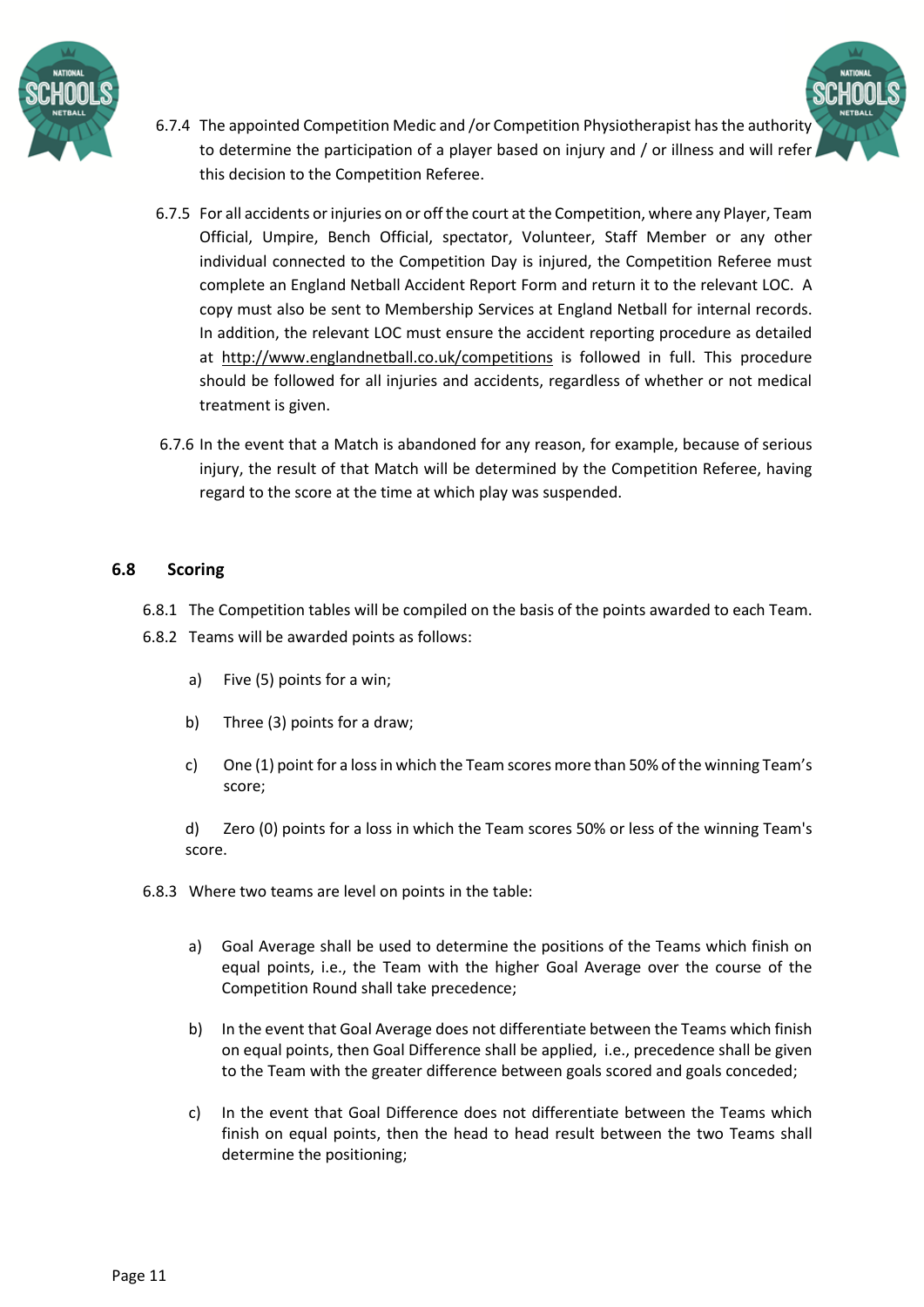

d) In the event that the head to head result does not differentiate between the Teams, then the Team with the greatest number of goals scored shall take precedence;



e) In the event that neither Goal Average nor Goal Difference nor head to head nor goals scored can differentiate between the Teams, the Team which takes precedence will be decided in accordance with the extra time procedure as outlined in Section 6.8.4 below for Quarter Finals, Semi Finals and Finals in the form of a Play-Off.

**Note: Where one of the Teams hasits Goal Average, Goal Difference or total number of goalsscored affected by conceded Match(es) as set out in 6.5.9, then all goals scored by and against conceding or disqualified Team(s) in all Matches shall be omitted from the calculations of both Teams level on points. Except where one of the Teams level on points is the conceding Team, at which point they** will assume a goal average of 0 and will be the lowest ranked team of those level on points.

- 6.8.4 In a head-to-head, knock out Match which is not part of a league (usually, the Quarter Finals, Semi Finals and Final matches of the Competition Round), the following will apply if there is a draw at full time:
	- a) There will be extra time of two (2) minutes each way;
	- b) Teams change ends immediately after full time, and the centre pass is taken by the Team entitled to the next centre pass
	- c) The Teams will change over at half time without a break;
	- d) In the event of a draw after the full period of extra time, play will continue without a break, until the next goal is scored.

## **6.9 Registration of Results**

- 6.9.1 Score Cards must be checked and signed by the Scorers and both Team Captains. Once the official Score Cards have been signed no dispute can be logged, unless it is marked 'Under Protest' in accordance with 7.1.2.
- 6.9.2 If there is disagreement in relation to the final score, the procedure outlined in Section 7 (Competition Complaints Procedure) should be followed.
- 6.9.3 In the event that Court Runners are not provided, it is the responsibility of the winning Team Captain or Team Manager to take both Score Cards to the designated results area after they have been signed by both Scorers and Team Captains.
- 6.9.4 In the event of a draw, the Team Captain or Team Official of each Team will take responsibility for taking a Score Card to the Recorder's table.

# **7. COMPETITION COMPLAINTS PROCEDURE**

- 7.1 On the Competition Day, all queries and complaints (a "Complaint") should be directed to the Competition Referee in the first instance, which will be dealt with as follows:
- 7.1.1 Where the Complaint relates to the Competition format or management, including but not limited to the schedule, the opposing Team, playing surface or other playing arrangements, a protest must be made before the start of the Match (or as soon as possible after the issue becomes apparent during the Match) to the Competition Referee. The Complaint must then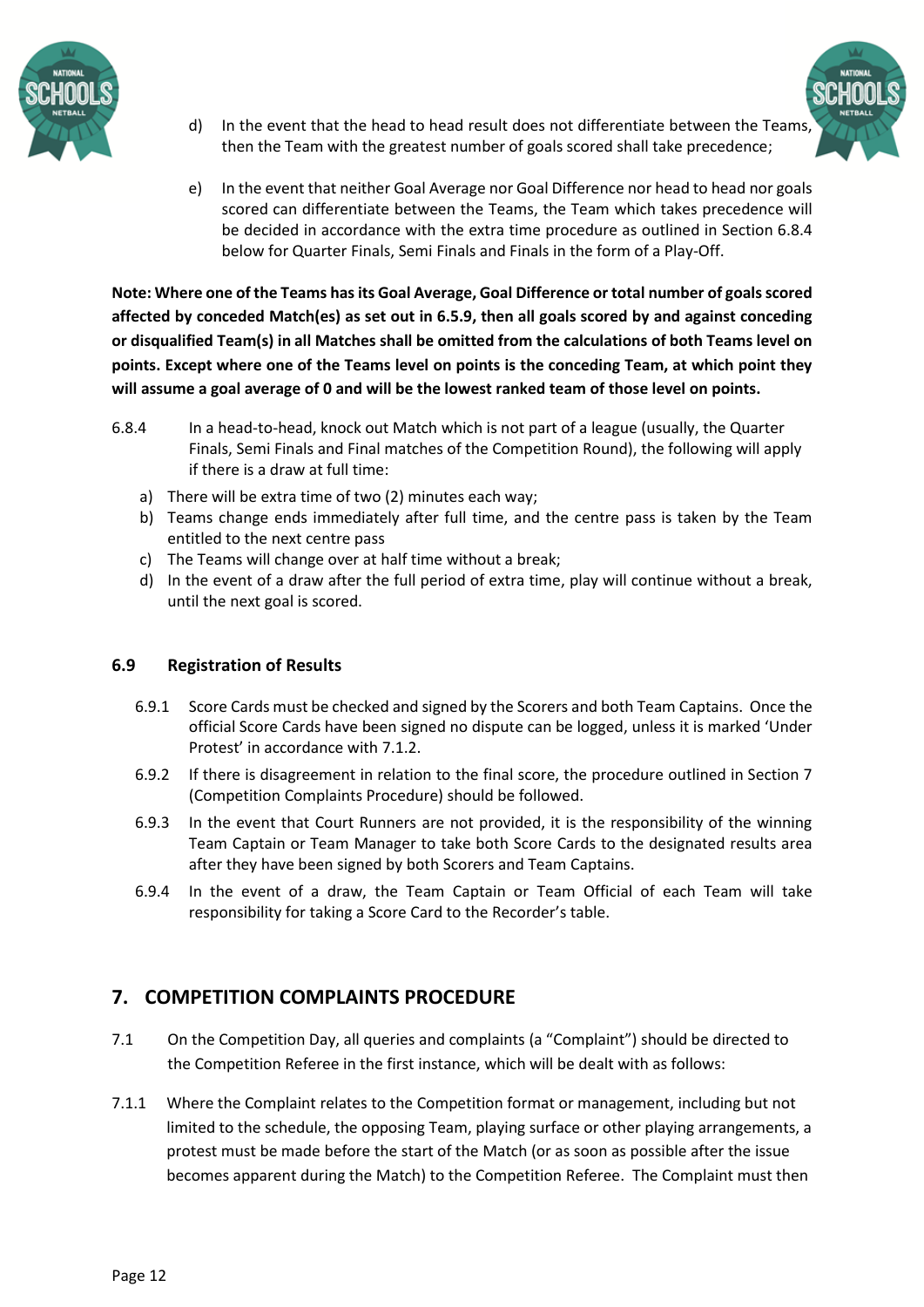



be acknowledged by the Competition Referee who will decide what action should be taken; or

- 7.1.2 Where the Complaint relates to the playing of a Match, the scoring and/or its result, the relevant Squad member or Team Official, must do the following:
	- a) Inform their opponents and the Umpires of the Complaint;
	- b) Mark the Score Card with the words 'Under Protest';
	- c) Take the Score Card marked 'Under Protest' to the Competition Referee, straight after the Match;
	- d) Explain the issue in full to the Competition Referee;
	- e) The Competition Referee will decide what action should be taken.
- 7.1.3 The Competition Referee's decision in relation to Complaints made under clauses 7.1.1 or 7.1.2 is binding apart from where parties to the Complaint have the right to appeal the decision under Section 8 below.
- 7.2 Where a Complaint relates to the governance or administration of the Competition by the relevant LOC or by England Netball, such complaints will be dealt with under the Complaints Procedure of the relevant LOC or of England Netball.
- 7.3 Where a Complaint relates to the behaviour of an individual Player or School, volunteer or individual attending the Competition which could be considered as a Disciplinary Offence under England Netball's Disciplinary Regulations, such Complaints will be dealt with in accordance with the procedures set out in England Netball's Disciplinary Regulations and should be referred to the Disciplinary Secretary of the appropriate authority.

# **8. APPEAL OF COMPETITION REFEREE DECISION**

- 8.1 The decision of the Competition Referee in relation to a Complaint submitted in accordance with sections 7.1.1 or 7.1.2 shall be final and binding on all parties save that a party has a right to appeal in the following circumstances:
	- 8.1.1 if the decision of the Competition Referee has a potential impact on a Match result, a league table, or the outcome of the Competition Round; and
	- 8.1.2 there has been a failure by the Competition Referee to follow or act in accordance with these Regulations and/or the Competition Referee has reached a decision on the basis of an error of fact.

These are the only grounds of appeal and any appeal must be submitted in accordance with the appeals process set out below.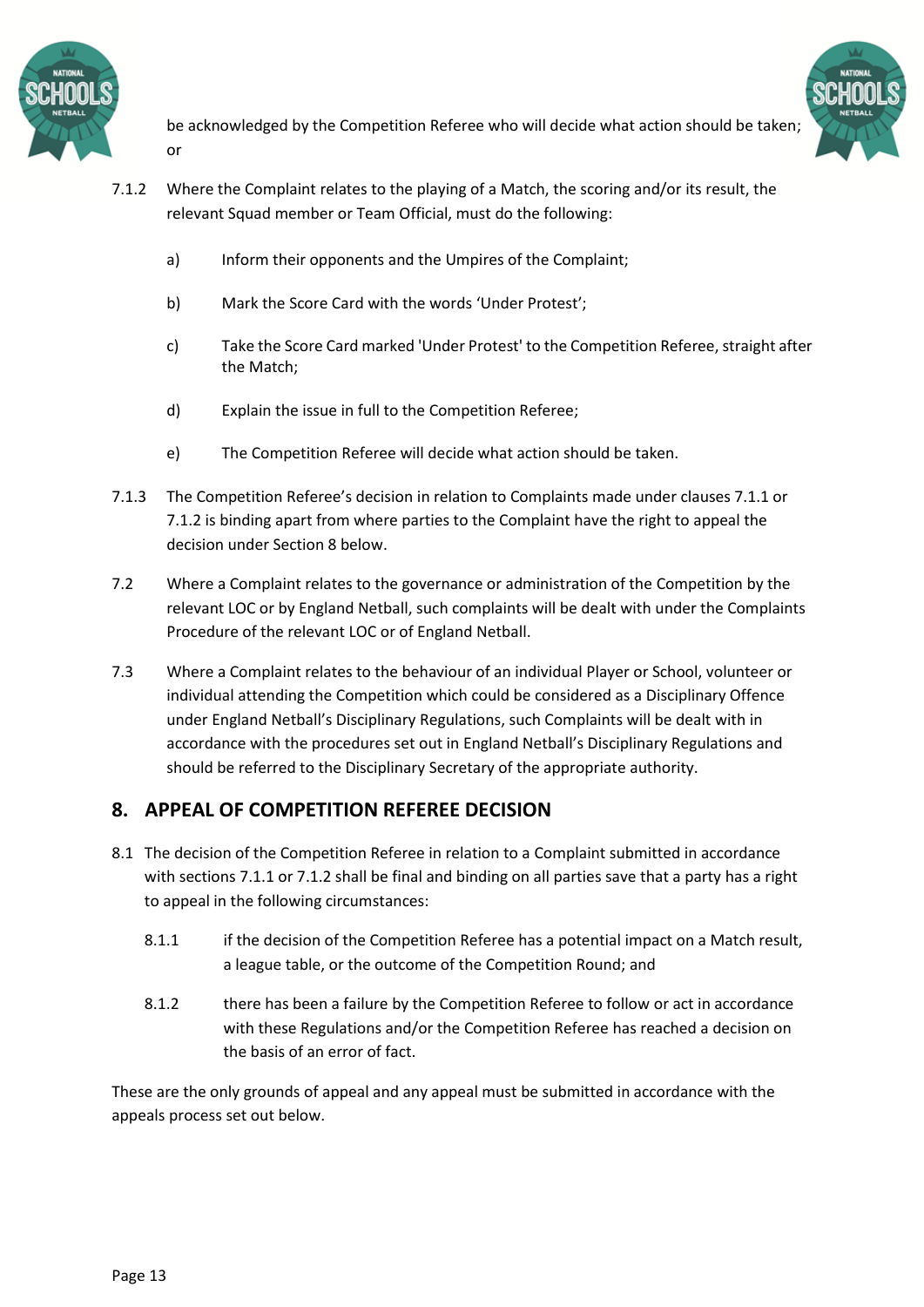

8.2 An appeal should be forwarded in writing from the Head Teacher of the appealing School to the named contact from the relevant LOC (see 3.4.2) within two (2) working days of the Match.



- 8.3 The appeal must be accompanied by a cheque for £100 which shall be returned if the appeal is upheld or if there are any other extenuating circumstances. The Competition Appeal Committee (CAC) will decide whether the extenuating circumstances warrant the cheque being returned.
- 8.4 The named contact from the relevant LOC will establish a CAC which will consist of individuals that are independent of and not connected to the Competition. One of those individuals will be appointed as the Chair. Where England Netball is the LOC, the CAC will usually comprise of three (3) senior members of England Netball's Executive Team.
- 8.5 The Chair of the CAC will give notice of the appeal to the opposing Team, and any other Team that the CAC believe could be affected by the outcome of the appeal. These Teams will be permitted seventy two (72) hours from the time that the appeal notice is sent from CAC to submit any evidence or submissions that they wish the CAC to consider.
- 8.6 All submissions and evidence must be submitted in writing. The Chair of the CAC will otherwise have the discretion to determine the process, procedure and direction of the appeal.
- 8.7 The CAC shall meet and reach a determination within seventy two (72) hours of receiving all the evidence and submissions.
- 8.8 The CAC will notify all the parties who made submissions and presented evidence of its decision and any penalties and sanctions imposed within twenty four (24) hours of it reaching its determination. The CAC shall have the discretion to publish the decision through whatever medium it considers appropriate.
- 8.9 The CAC shall have the delegated power of the relevant LOC to make all decisions and impose and enforce any penalties and sanctions (including but not limited to reprimands, deduction of points, fines, suspensions and expulsions from the Competition) relating to the appeal. There is no further right of appeal on this decision
- 8.10 The procedures set out in this section 8 shall be governed by the Arbitration Act 1996 ("the Act") and amount to a binding arbitration agreement for the purposes of Section 6 of the Act.
- 8.11 The parties also waive irrevocably their right to any form of appeal, review or recourse to any court or other judicial authority, or under England Netball's Disciplinary Procedures Manual or otherwise, insofar as such waiver may be validly made.
- 8.12 The seat of arbitration shall be England, the language used shall be English and the governing law of the regulations and these proceedings under Section 8 shall be English Law.
- 8.13 If the circumstances require a decision to be taken sooner than provided for by this section 8, and all parties to the appeal consent, the timetable within which an appeal is raised,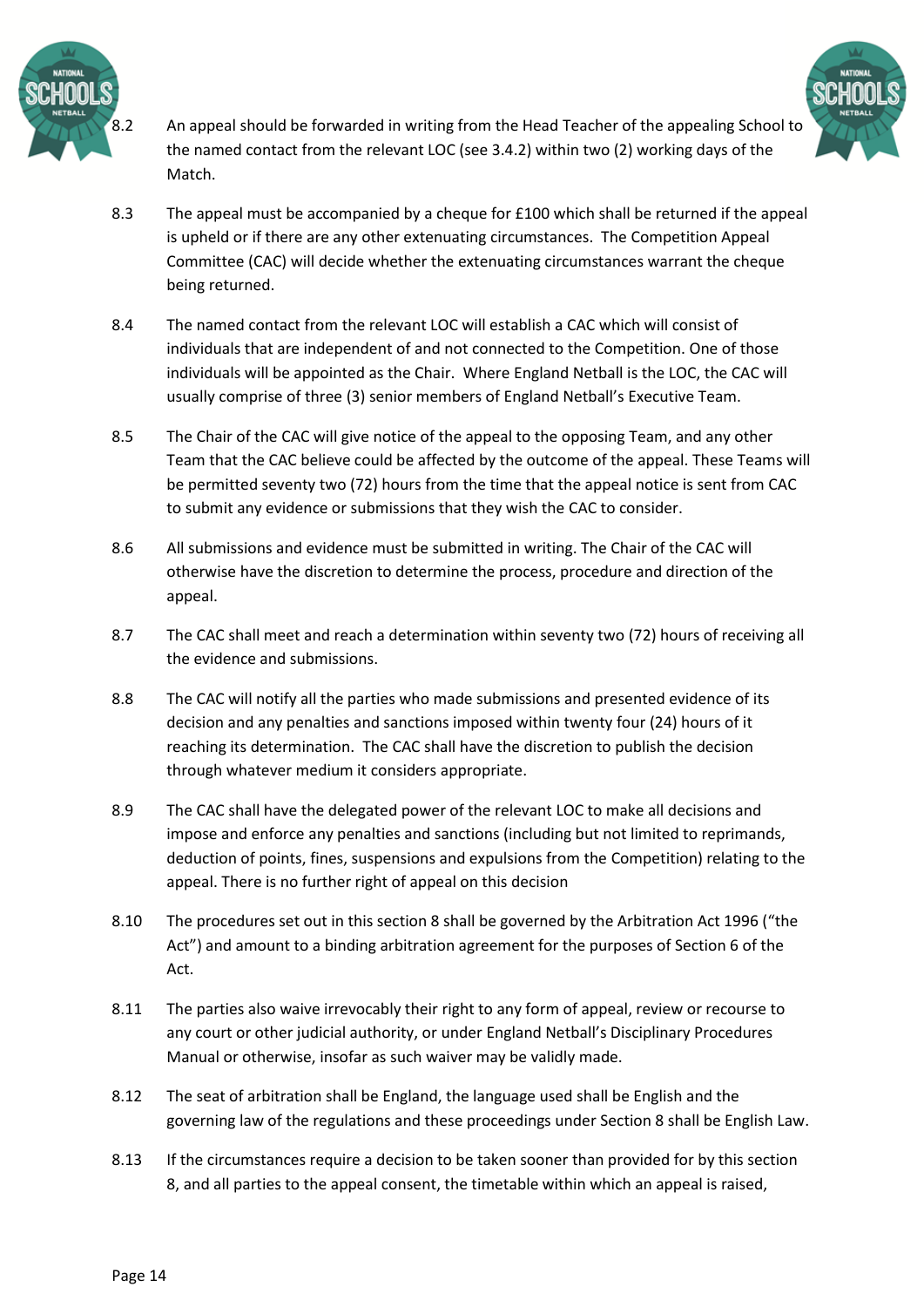



submissions made and the decision taken can be shorter than the seventy two (72) hours stated in this Section 8. In such cases the CAC shall issue a revised directions timetable which shall be binding on all parties.

8.14 In order to adhere to the timescales set out in Section 8, all communication will take place via electronic mail to the contact held on England Netball's administration system, ENgage. It is the participating School's responsibility to ensure that these contact details are kept upto-date.

# **9. MISCELLANEOUS**

- 9.1 These Regulations shall be governed by and interpreted in accordance with English law.
- 9.2 Any questions regarding these Regulations can be addressed to:

Competition and Events Delivery Manager England Netball,

SportPark Loughborough University, 3 Oakwood Drive, Loughborough, Leicestershire, LE11 3QF

9.3 England Netball reserves the right to amend these Regulations each year in advance of the Competition and such amendments will take effect from the first date of publication of the completed amended procedure on the England Netball website.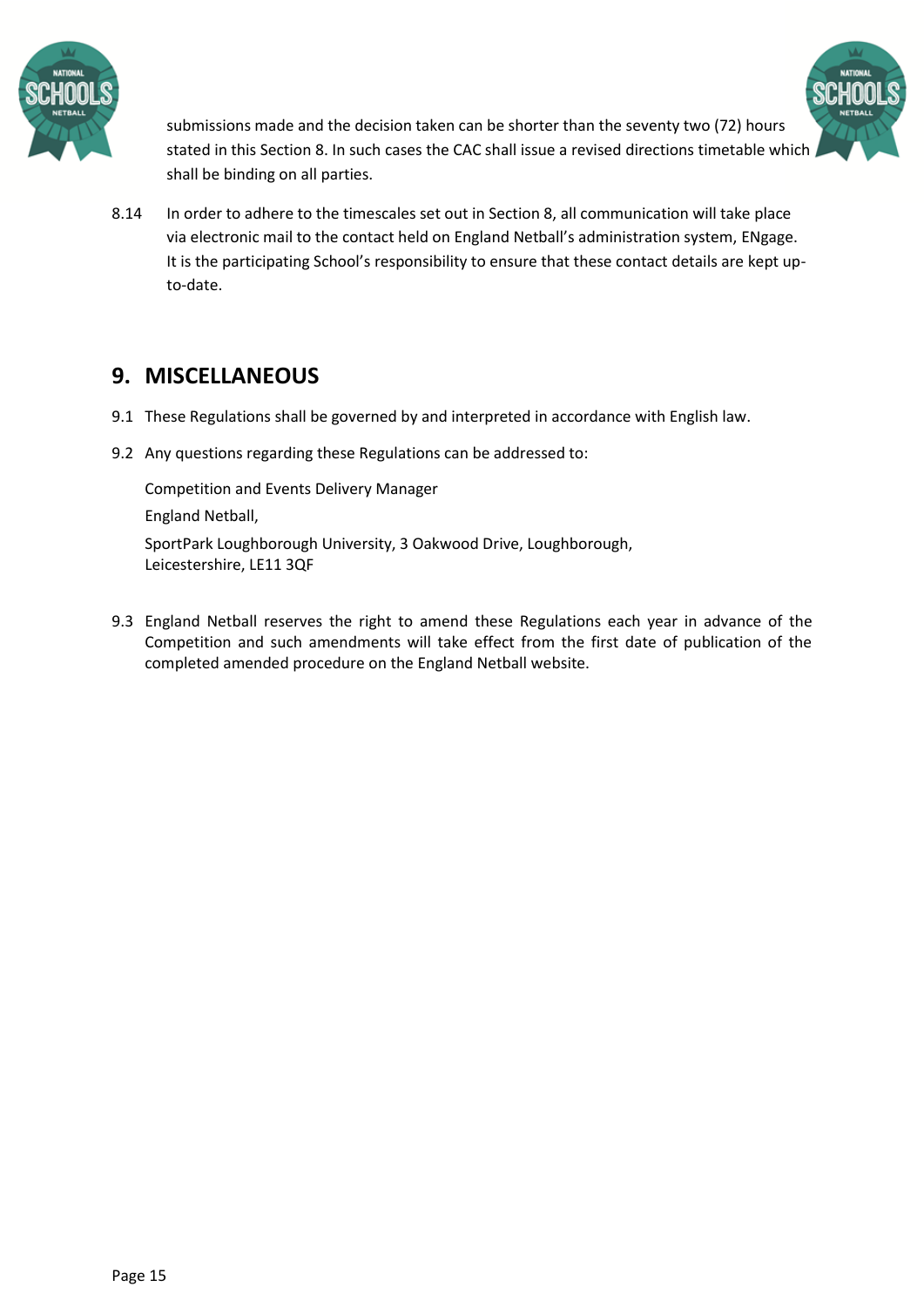



Some definitions within the National Schools Netball Competition Rules and Regulations are set out in the Membership Regulations and International Netball Federation's Rules of the Games. Supplementary to these, the following terms shall have the meanings set out below:

**Competition Appeals Committee (CAC)** means a body of up to three (3) individuals who are independent of and not connected to the Competition that will hear an appeal or a group of appeals on the Competition Referee's decision as set out in section 8.

**Competition Day** means the specific day or days on which the Competition Rounds take place.

**Competition Medic** means a qualified person appointed by the LOC to treat accidents and injuries. This would be a minimum of an Emergency Medical Technician

**Competition Physiotherapist** means a qualified physiotherapist appointed by the LOC to assist with injuries.

**Competition Referee** means the individual appointed by the relevant LOC with all necessary authority and jurisdiction to make decisions on any matters arising during the Competition Day as set out in 4.2.1.

**Competition Referee Log Book** means a record of any incidents, disciplinary matters, changes to schedule or complaints that arise on the Competition Day and are passed onto the LOC. Templates for these documents are available at<http://www.englandnetball.co.uk/competitions>

**Competition Round** means a single stage of the Competition, that is, either the Area, County, Regional or National stages.

**Court Managers** mean individuals that oversee the entrance and exit for Players and Team Officials on and off court between Matches, as well as the first point of call for any logistical issues that occur on the day.

**Court Runners** mean individuals that are appointed by either the LOC or the Competition Referees to help and support wherever required on the Competition Day.

**Full-Time Education** means education undertaken in pursuit of a course, where an average of more than 12 hours per week is spent during term time.

**England Netball Accident Report Form** means a form that is accessible from <http://www.englandnetball.co.uk/competitions> that must be used to detail any accidents that occur during a Competition Round.

**England Netball Head Office** means the registered offices of England Netball which currently are England Netball, SportPark Loughborough University, 3 Oakwood Drive, Loughborough, Leicestershire, LE11 3QF. The email address is [nationalschools@englandnetball.co.uk.](mailto:nationalschools@englandnetball.co.uk)

**Goal Average** means goals for divided by goals against, to two decimal points

**Goal Difference** means the difference between the goals scored and the goals conceded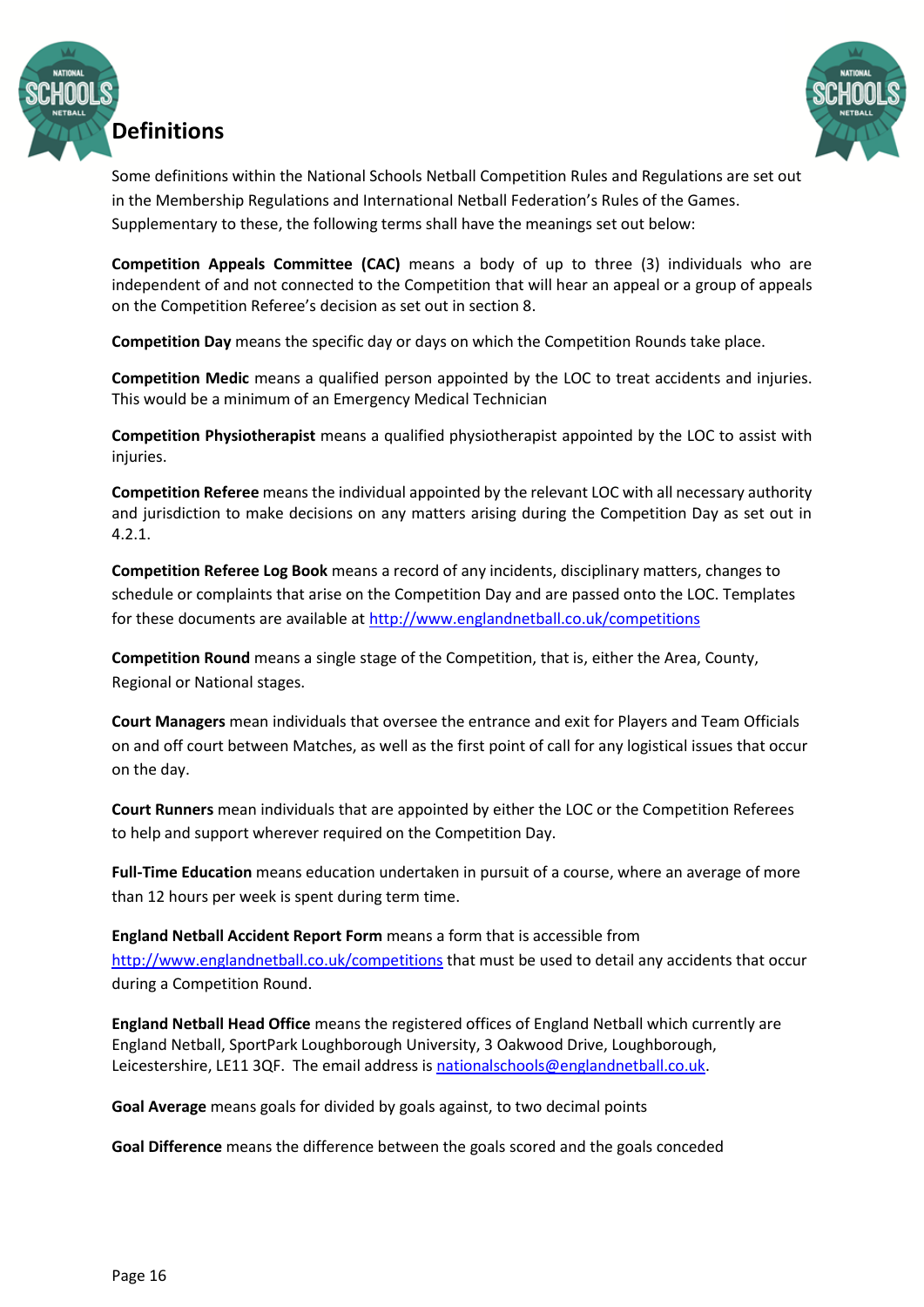

**Local Organising Committee (LOC)** means the local netball association responsible for the Competition Round(s)



**National Finals** means the final Competition Round of the National Schools Netball Competition which the winners and runners up of the Regional Rounds may progress into, and is the responsibility of England Netball.

**Match** means an individual game of Netball played, in accordance to 6.1, forming part of the National Schools Netball Competition.

**Medical Advisor** means the assigned Competition Medic or Competition Physiotherapist for the Competition Round

**Player** means an individual listed on the Squad Registration Sheet who may from time to time participate in a Match.

**School** means an institution for education, which also includes colleges and universities (where appropriate)

**Squad** means the 12 Players listed on the Squad Registration Sheet from which a Team may be selected.

**Registration Period** means the time scheduled prior to the first Match on the Competition Day for the administration, management and communication required. The LOC will notify all participants of the Registration Period in advance of the Competition Day.

**Teams** means up to seven (7) Players actively participating in a Match at a given moment.

**Team Officials** mean the individuals that are listed on the Squad Registration Sheet and include the Coach, Team Manager and up to three (3) other personnel, at least one (1) of whom must be a primary care person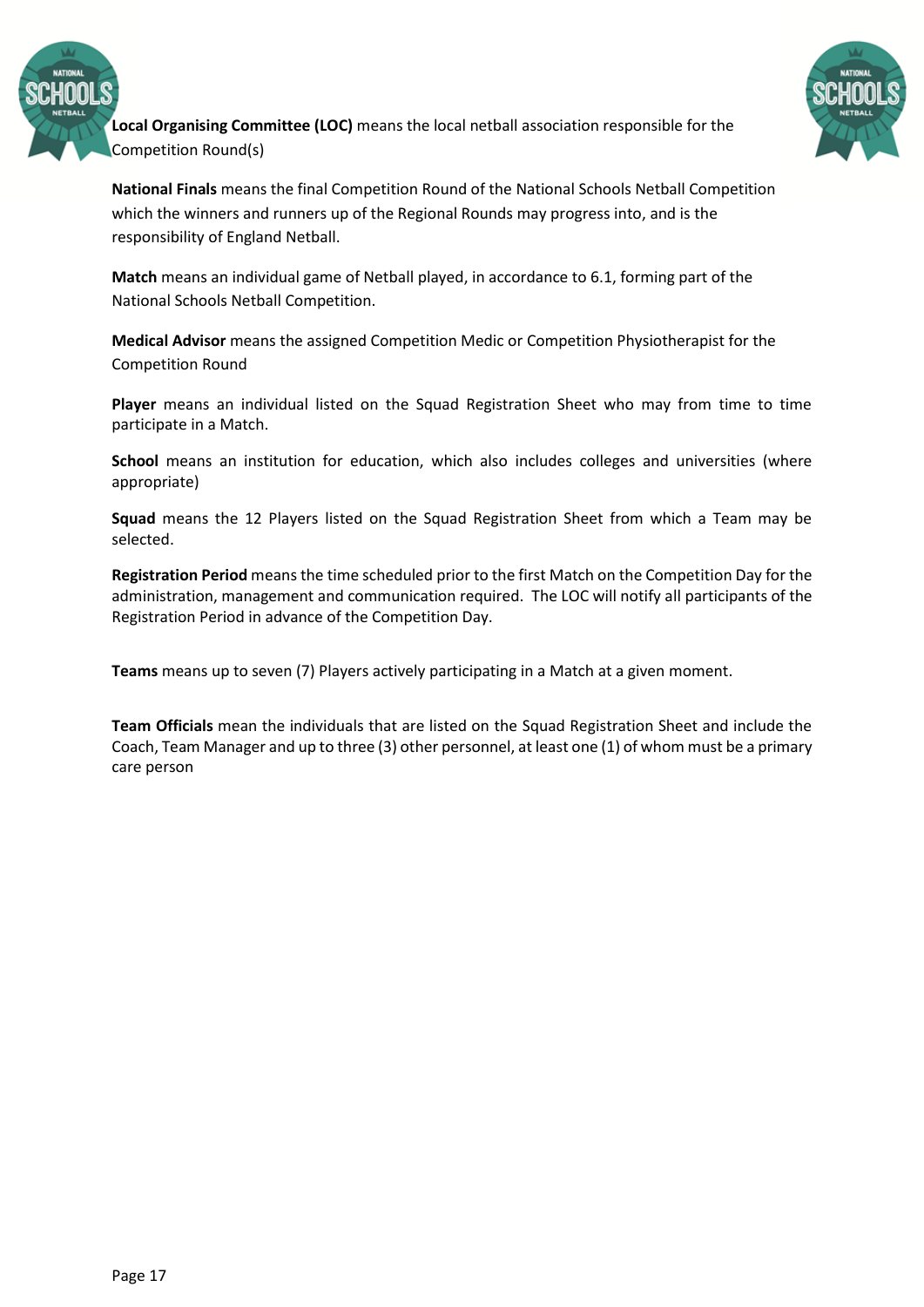Appendix A – Squad Registration Form



# **National Schools <insert round> Registration Form**

|                            | <b>Playing</b><br><b>Position</b> | <b>Name</b> |  |        | <b>D.O.B.</b>  | <b>School Contact Address</b>   |  |
|----------------------------|-----------------------------------|-------------|--|--------|----------------|---------------------------------|--|
| $\mathbf{1}$               |                                   |             |  |        | $\overline{1}$ |                                 |  |
| $\mathbf{2}$               |                                   |             |  |        |                |                                 |  |
| 3                          |                                   |             |  |        |                |                                 |  |
| 4                          |                                   |             |  |        |                |                                 |  |
| 5                          |                                   |             |  |        |                |                                 |  |
| 6                          |                                   |             |  |        |                |                                 |  |
| $\overline{7}$             |                                   |             |  |        |                |                                 |  |
| 8                          |                                   |             |  |        |                |                                 |  |
| 9                          |                                   |             |  |        |                |                                 |  |
| 10                         |                                   |             |  |        |                | <b>School Membership Number</b> |  |
| 11                         |                                   |             |  |        |                |                                 |  |
| 12                         |                                   |             |  |        | $\prime$       |                                 |  |
| <b>COACH</b>               |                                   |             |  | Phone: |                | Email:                          |  |
| <b>TEAM MANAGER</b>        |                                   |             |  | Phone: |                | Email:                          |  |
| <b>PRIMARY CARE PERSON</b> |                                   |             |  | Phone: |                | Email:                          |  |
| <b>TEAM OFFICIAL 4</b>     |                                   |             |  | Phone: |                | Email:                          |  |
| <b>TEAM OFFICIAL 5</b>     |                                   |             |  | Phone: |                | Email:                          |  |
| <b>SCORER</b>              |                                   |             |  | Phone: |                | Email:                          |  |
| <b>EMERGENCY CONTACT</b>   |                                   |             |  | Phone: |                | Email:                          |  |

Coach to sign to confirm validity of information provided on this page:

I \_\_\_\_\_\_\_\_\_\_\_\_\_\_\_\_\_\_\_\_\_\_\_\_\_\_(Coach/Teacher) agree that all the players named above have given consent for close range photography for this competition.